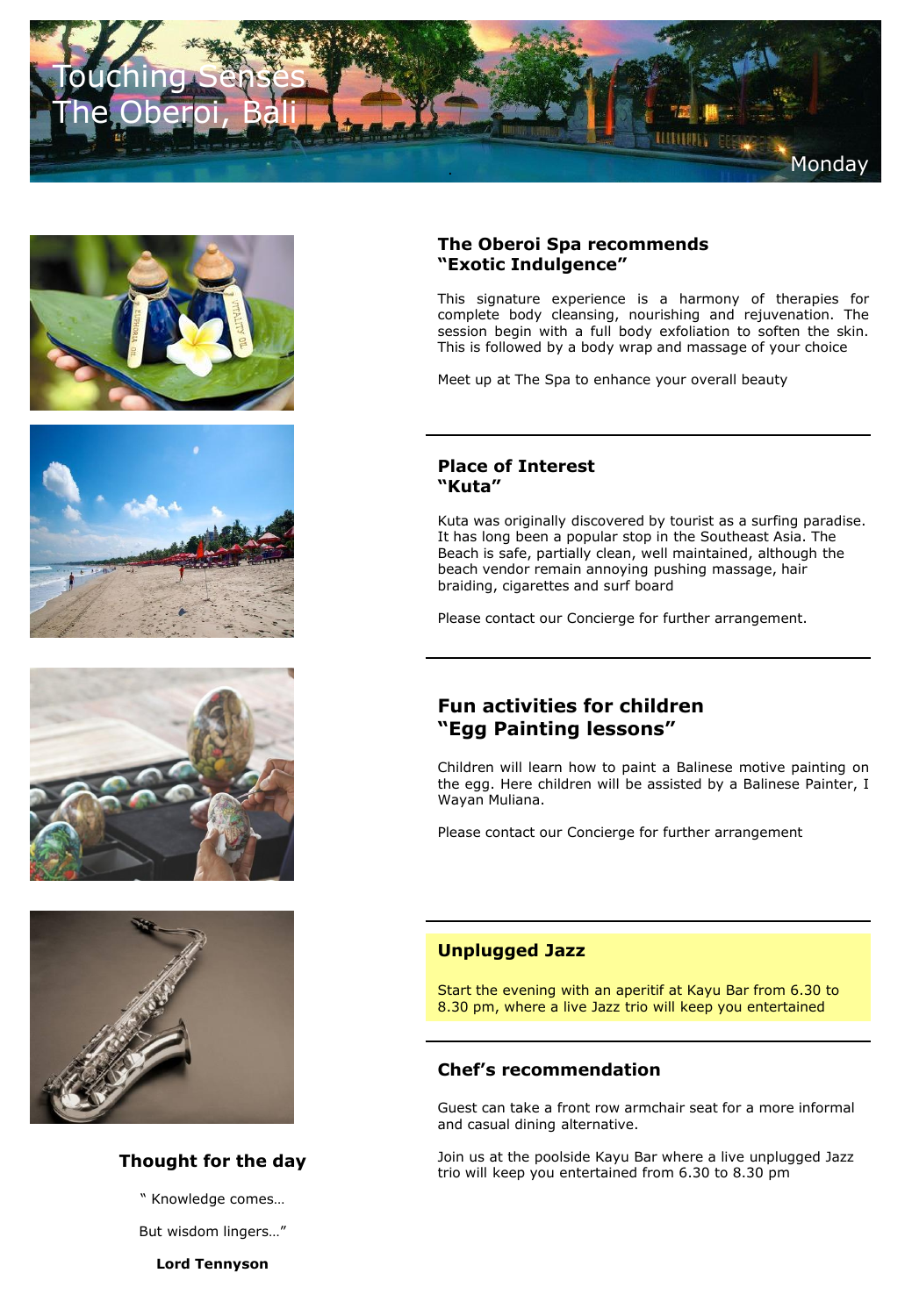



# **The Oberoi Spa recommends " Island Aromatic"**

The session begins with a full body exfoliating scrub to prepare your skin absorb the benefit of the aromatherapy oils and massage. A blissful 90 minute massage follows and helps melt away tension and calm your spirit.

Please contact The Spa for a consultation

# **Place of Interest "Jimbaran - Uluwatu"**

Jimbaran is just south of the airport and Kuta. This way formerly a real backwater of South Bali, just a tiny fishing village with a daily market. That all started to change in the 1980s and Jimbran is now home to several 5 star beach resort

Uluwatu Temple is one of Bali's nine key directional temple which protect Bali from evil spirit. Ulu means "head", Watu means "rock" and Luhur implies "heavenly"

Please contact our Concierge for further arrangement

# **Fun activities for children "Balinese Culture"**

Youngsters can explore the colourful Balinese culture through classes in the arts of Balinese dance, Rindik or Gender music. They can even learn how to make a Gamelan Rindik musical instrument.

Please contact our Concierge for further arrangement

#### **"Learning Rindik"**

Join us to learn Balinese traditional music instrument xylophone "Rindik" with Wayan Winada during afternoon tea time at Amphitheatre from 4.00 to 5.00 pm

# **Thought for the day**

The greatest weapon against stress is our

ability to choose one thought over another…"

#### **William James**

# **Chef's recommendation**

A most secluded and romantic spot for the perfect dinner… private dinner by the beach…

Contact our Food and Beverage team for more details.



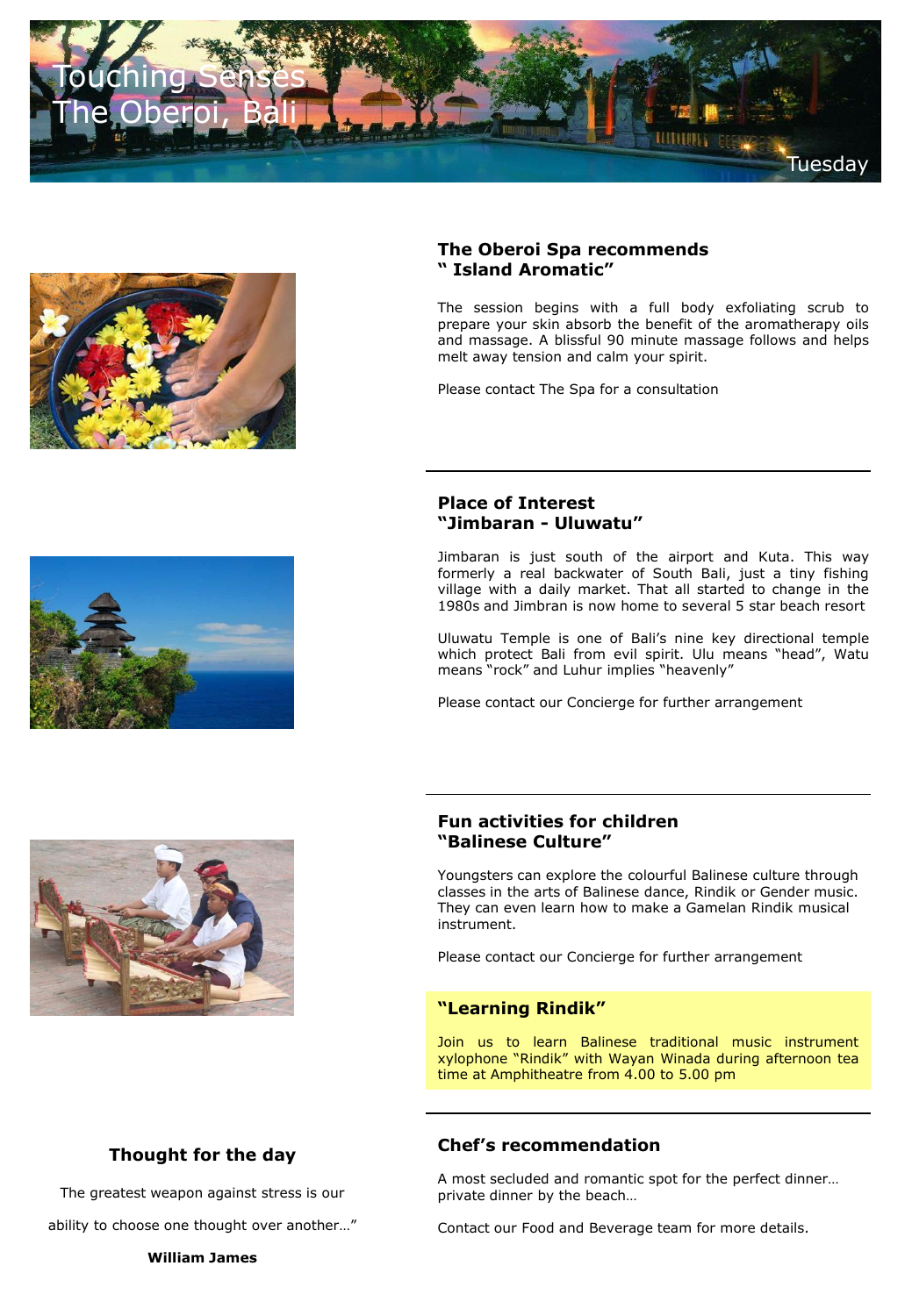









# **Thought for the day**

" Vision is…

the art of seeing the invisible…

**Jonathan Swift**

# **The Oberoi Spa recommends "Shirodhara"**

Rhythmic precision in the gentle flow of warm oil directed onto the forehead and is believed to awaken the third eye, which in turns triggers healing and restores good health… This therapy is particularly effective in calming the mind, relieving head pains and freeing anxiety leaving the mind to recuperate

Please come to The Spa for a consultation

#### **Place of Interest "Ubud"**

A town in central Bali, is regarded as the cultural centre of Bali. It is famous as an arts and crafts hub and much of the town and nearby villages consists of artists workshop, museum and galleries.

Please contact our Concierge for prices and reservations.

# **"Afternoon Tea"**

.

Complimentary Indonesian style afternoon tea is served from 16:00 to 17:00 from Sunday to Monday at The Amphitheatre while enjoy sweeping views of Seminyak beach

#### **Keroncong performance**

Dine at Kura Kura Restaurant with Indonesian classic ensemble "Keroncong", not to be missed from 8.00 pm to 10.00 pm.

Soft ballads by Made Sudiarta and friends create the most memorable evening for your dinner.

## **Chef's recommendation**

Try the famous Rijstaffel dinner with Keroncong performance at Kura Kura Restaurant.

Contact our Food and Beverage team for Romantic Menu Dinner and more details.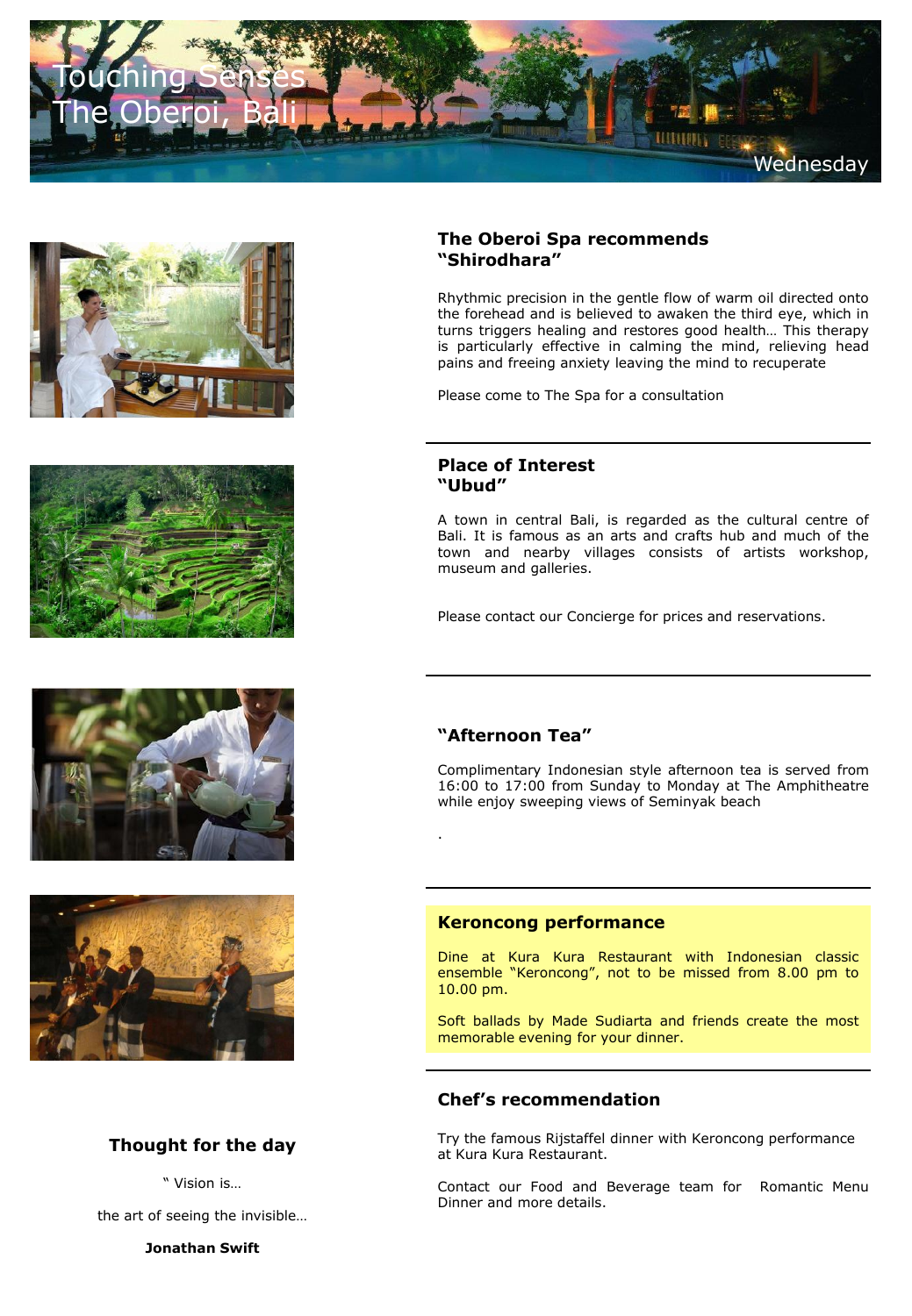





You are invited to experience complimentary yoga, class for beginners which emphasizes breathing exercises. The yoga session starts at 7.00 am for approximately 1 hour



# **Thought for the day**

" A goal without a plan

is just a wish…"

**Antoine de Saint-Exupery**

#### **Place of Interest "Besakih"**

Besakih is known as Mother Temple of Bali. This Mother Temple is actually a complex made up of twenty-two temples that sit on parallel ridges. It has stepped terrace and flight of stairs which ascend to a number of courtyards and brick gateways that in turn lead up to the main spire or Meru structure, which is called Pura Penataran Agung. All this is aligned along a single axis and designed to lead the spiritual person upward and closer to mountain which is considered sacred.

Please contact our Concierge for further information.

# **Fun activities for children "Drawing Lessons"**

Art is omnipresent in Bali, almost everyone in Bali is an artist of some sort, so this is a great place for kids to learn and practice their drawing skills during Afternoon tea at Amphitheatre from 4:00 to 5:00 pm

Please make a reservation through our Concierge

#### **Ramayana Dance**

It's an evening not to be missed around our Amphitheatre where you will experience true Balinese Culture, Ramayana dance from 8.00 to 9.00 pm

The Ramayana Ballet presents one of the most famous legends of Rama's life in the forest, and the abduction of Sita by Rahvana.

Reservation is recommended to Restaurant reservation

#### **Chef's recommendation**

Try Chef's of 3, 5, 7 or 9-course tasting menu and enjoy Legong dance performance at sea-side Amphitheatre.

Please inquire to our service representative for recommended Degustation Dinner menu by Chef Enrico Wahl.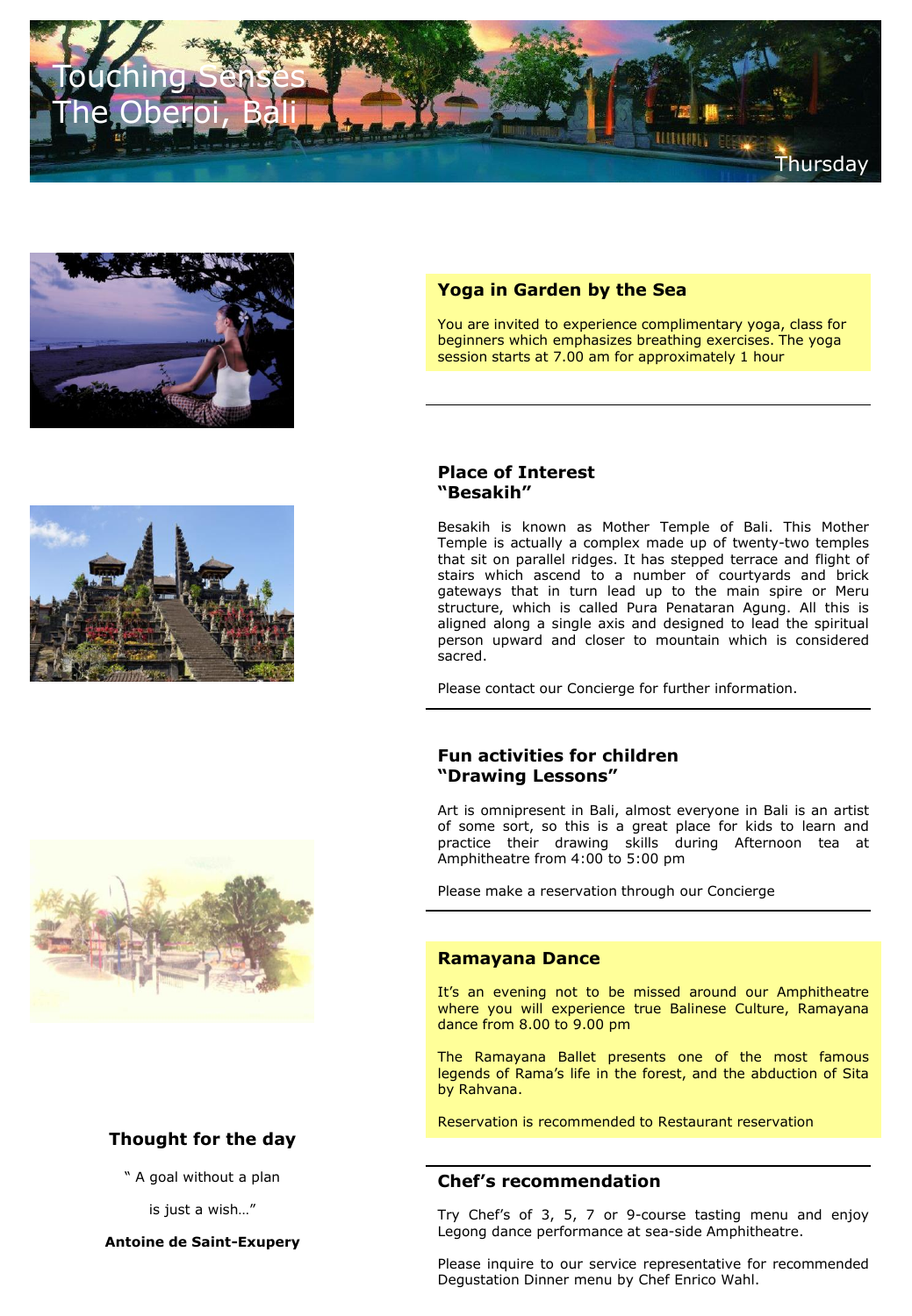



# **The Oberoi Spa recommends " Skin Care by Omorovicza"**

World renowned spa brand, Omorovicza is used exclusively for all of our facials. Inspired by nature and drawing on the latest scientific advances in mineral cosmetology, the Omorovicza skincare range has a rich, romantic heritage, applying unique healing waters to innovative skincare

Consult our Spa for its various treatments



# **Place of Interest "Bedugul & Jatiluwih"**

Bedugul is mountain lake are in central highland of Bali. This is an area of great natural beauty.

Jatiluwih village in Penebel, north of Tabanan has paddy fields following the contours of terraced and against the background of spellbinding Mount Batukaru and Mount Agung

Please contact our Concierge for further information.



## **Fun activities for children "Sport Lessons"**

Ibu Muriani, a dancer from Kerobokan village will teach her students the delicate art and know how of Balinese Dance. You will experience first hand, a teacher of art, passing on her skills to a new generation.

Join us for this special moment during afternoon tea time at Amphitheatre from 4.00 to 5.00 pm

# **Thought for the day**

" Imagination is the eye of the soul…"

**Joseph Joubert**

#### **Chef's recommendation**

Enjoy Rottiserie Barbeque chicken for lunch at Frangipani Café, with its magnificent views of the Balinese coastline.

It is a perfect venue for enjoying long, leisurely alfresco breakfasts and lunches. Colourful fringed parasols and bright chair-cushions match the mood of this seaside garden café, while smooth lawns dotted with frangipani trees, pandanus and coconut palms, roll down to the beach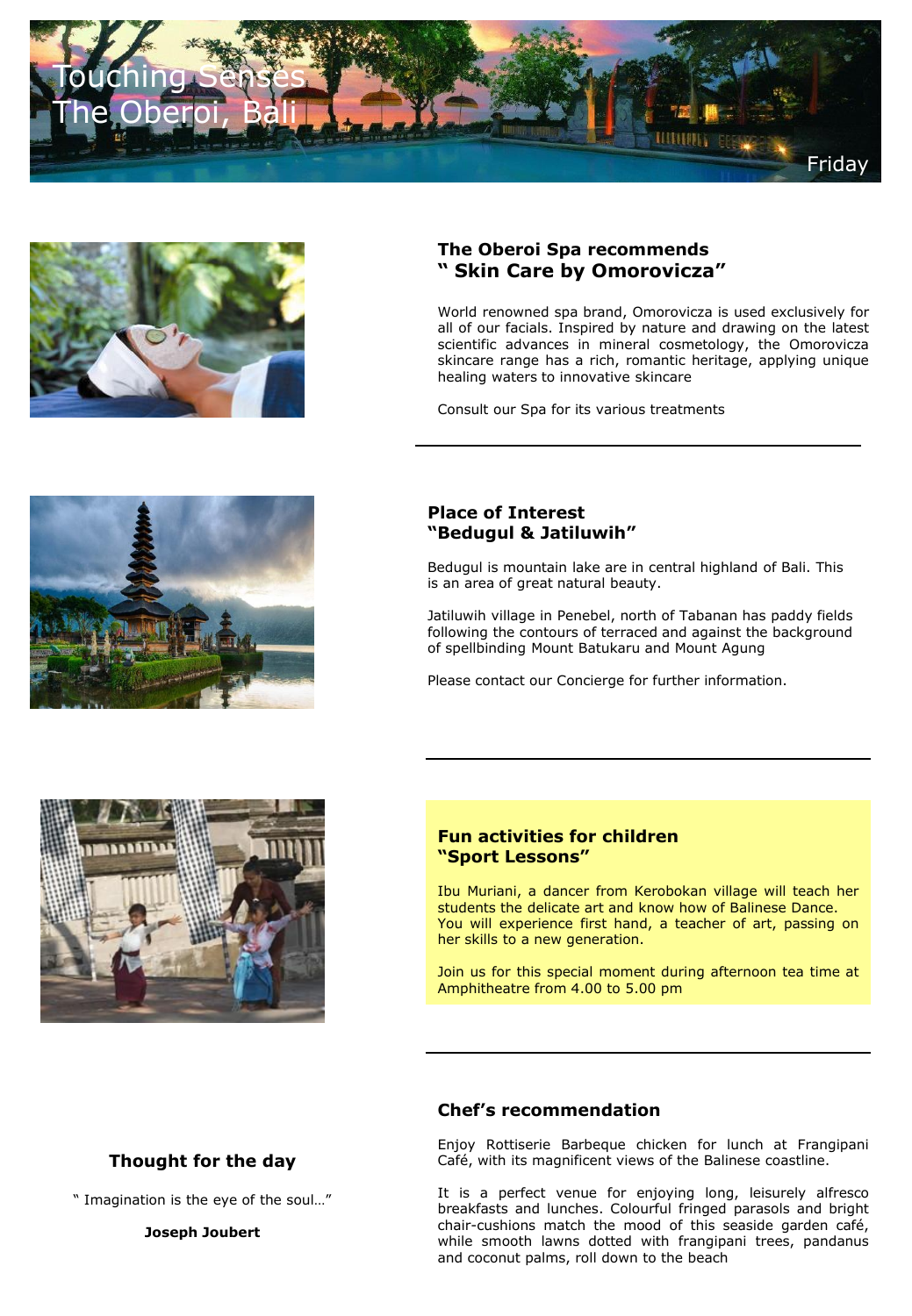









## **The Oberoi Spa recommends: " Enjoy the 90 Minutes"**

A 60 Balinese Massage is followed by 30 minutes natural scrub, leaving you refreshed, relaxed and rejuvenated.

Meet up at The Spa reception for a reservation

# **Place of Interest "Tanah Lot Temple"**

Tanah Lot Temple is one of important directional temples in Bali which protect Bali from evil spirits. Tanah Lot means Land Sea in Balinese. Located in Tabanan, the temples sits on large offshore rocks which has been shaped continously over the years by the tides.

Please contact our Concierge for further information.

# **"Afternoon Tea"**

.

Complimentary Indonesian style afternoon tea is served from 16:00 to 17:00 from Sunday to Monday at The Amphitheatre while enjoy sweeping views of Seminyak beach

#### **Legong Dance performance**

From Legends carried over through generations, Legong is the heavenly dance of the divine nymphs. Of all the classical Balinese dances, the Legong remains the quintessence of femininity and grace.

The Tirta Sari Dance Troupe and musicians are highly regarded masters of the Legong, and only perform in their village of Peliatan Ubud, Gianyar. They will perform exclusively for you at 6.30 to 7.30 pm in our Amphitheatre

Advance reservation at Restaurant Reservation

# **Thought for the day**

" There are many paths to enlightenment…

Be sure to take one with a heart…"

**Lao-tzu**